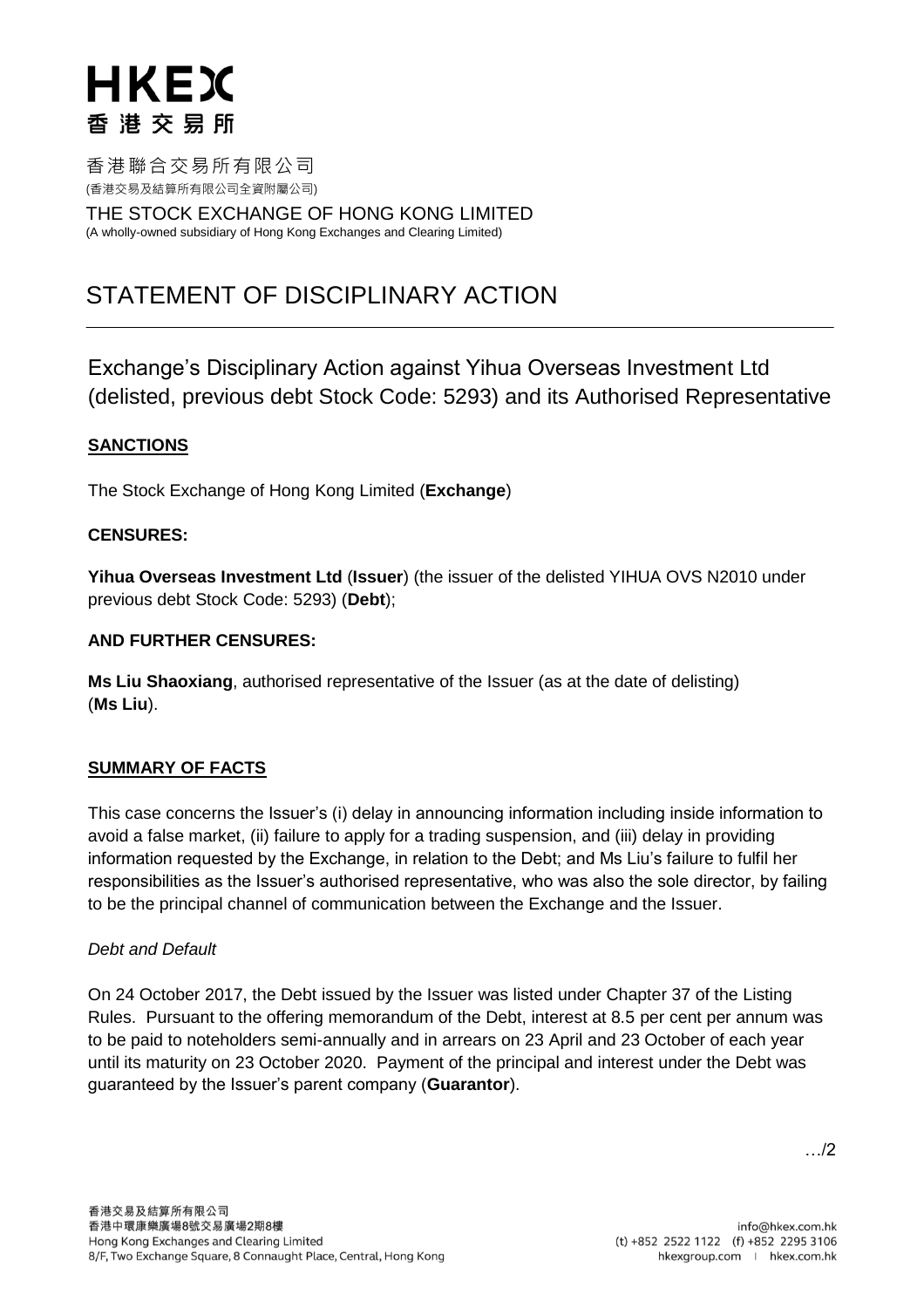# HKEX 香港交易所

An event of default under the Debt would occur if, among other things, there was a default in payment of interest on any note, and such default continued for a period of 30 consecutive days (**Grace Period**). The Issuer (and the Guarantor) failed to pay interest due on 23 April 2020 (**Due Date**) and within the Grace Period (ie by 23 May 2020), leading to a default (**Default**) under the Debt.

The Exchange directed a trading suspension of the Debt with effect from 4 August 2020. The suspension continued until the delisting of the Debt upon its maturity on 23 October 2020.

# *Failure to make a timely announcement and apply for a trading suspension*

The Issuer had knowledge of its inability to meet its payment obligation in the days preceding the Due Date but did not announce its failure to pay interest on the Due Date and the Default until 20 November 2020, which was after (i) the Debt had been delisted upon maturity; and (ii) the commencement of the Exchange's investigation.

The Issuer did not apply for a trading suspension.

# *Failure to provide information requested by the Exchange in a timely manner*

From 29 July 2020, the Exchange repeatedly made attempts to contact the Issuer through Ms Liu as its authorised representative, requesting information on the status of the Issuer's payment of interest under the Debt, but the Issuer did not respond until November 2020.

# *Ms Liu's conduct*

During the material time when the Exchange was making enquiries with the Issuer, Ms Liu was the authorised representative of the Issuer.

# **LISTING RULE REQUIREMENTS**

#### *Issuer*

Rule 2.12A requires listed issuers to provide to the Exchange any information it requires for, among other things, investigating a suspected breach of, or verifying compliance with, Rules in accordance with time limits imposed by the Exchange.

Rule 37.47B(a) requires a listed issuer to announce any inside information simultaneously where it is required to disclose the same under the Securities and Futures Ordinance.

Rule 37.47(b) requires an issuer to consult with the Exchange immediately if it believes that there is likely to be a false market in the listed debt securities, and to announce any information necessary to avoid a false market after such consultation.